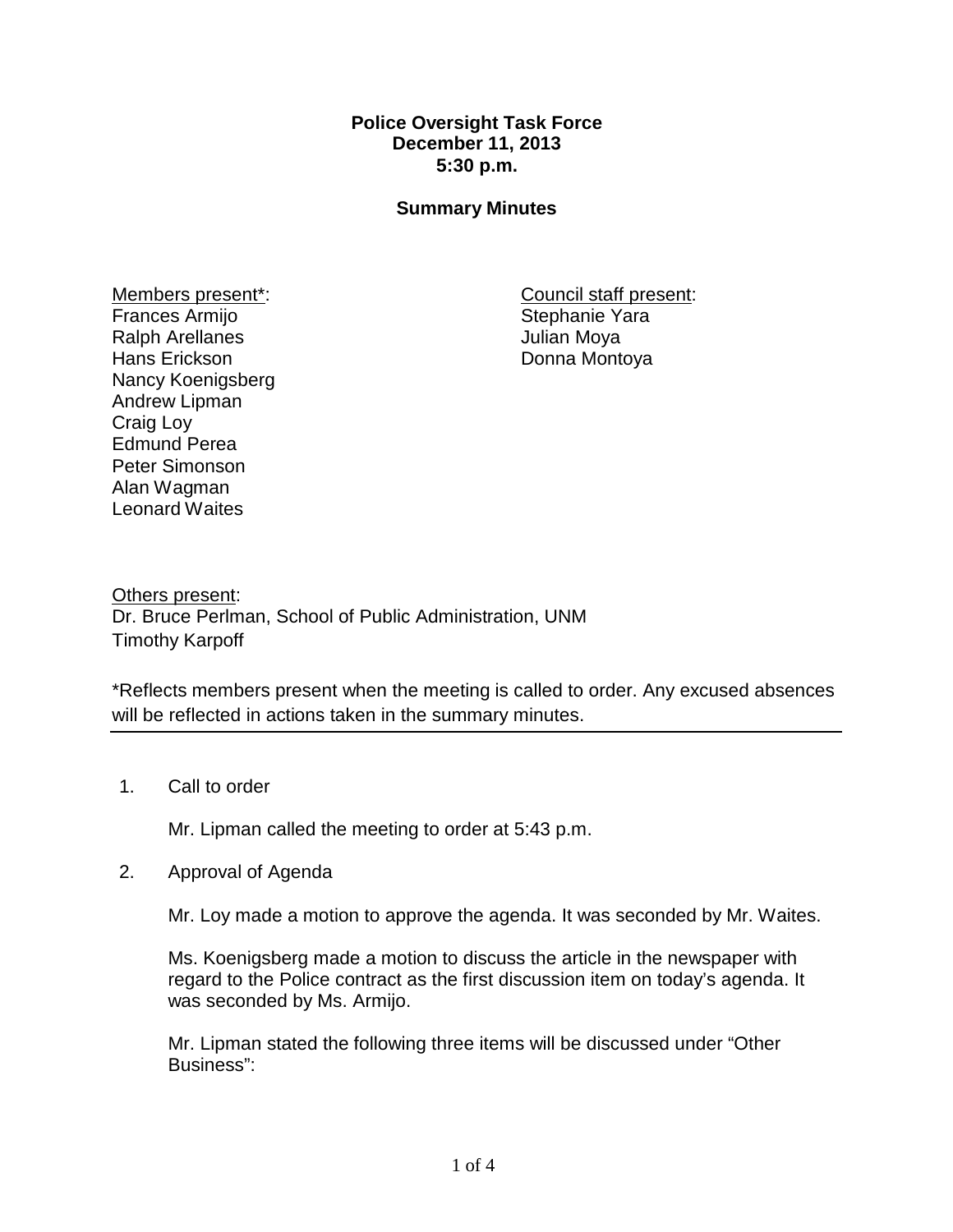- Newspaper Editorials
- Email by Hans Erickson
- Email by Linda Donahue

After a brief discussion, Mr. Lipman called the question on the motion by Ms. Koenigsberg. The motion carried unanimously (Mr. Bertoletti is excused).

Mr. Wagman moved that Public Comment be added to the agenda. It was seconded by Mr. Arellanes.

Mr. Lipman reminded the members that at their last meeting it was stated that no public comment would be on today's agenda, and that it should have been reflected in the minutes.

Ms. Armijo reminded the members of all the opportunities that were allowed for public comment.

Mr. Lipman called the question on the motion by Mr. Wagman. The motion failed by a vote of 3 – 6. (Yes: Arellanes, Wagman, Waites. Mr. Bertoletti is excused).

3. Approval of Summary Minutes

Mr. Loy made a motion to approve the November 6, 2013 summary minutes. It was seconded by Mr. Perea. The motion carried unanimously. Mr. Bertoletti is excused.

Discussion ensued on the Newspaper Article regarding the Police contract.

Mr. Lipman expressed concern that some of the recommendations from the Task Force may be in conflict with the Police contract.

Mr. Loy stated the Task Force needs to continue to do what it's charged with and move on.

Mr. Erickson expressed concern that the Mayor/Administration did not take in to consideration the work of the Task Force as it relates to the APOA negotiations.

After a brief discussion, a motion was made by Mr. Simonson for the City Council to urge the Mayor's Office to engage in contract negotiations with APD in such a way that it does not hamper the ability of the POC to exercise its oversight function of the Police Department. It was seconded by Mr. Arellanes.

Mr. Loy stated that he does not support the motion because Police Officers have gone without a pay raise for the past two years and there is no concession for retired Police Officers.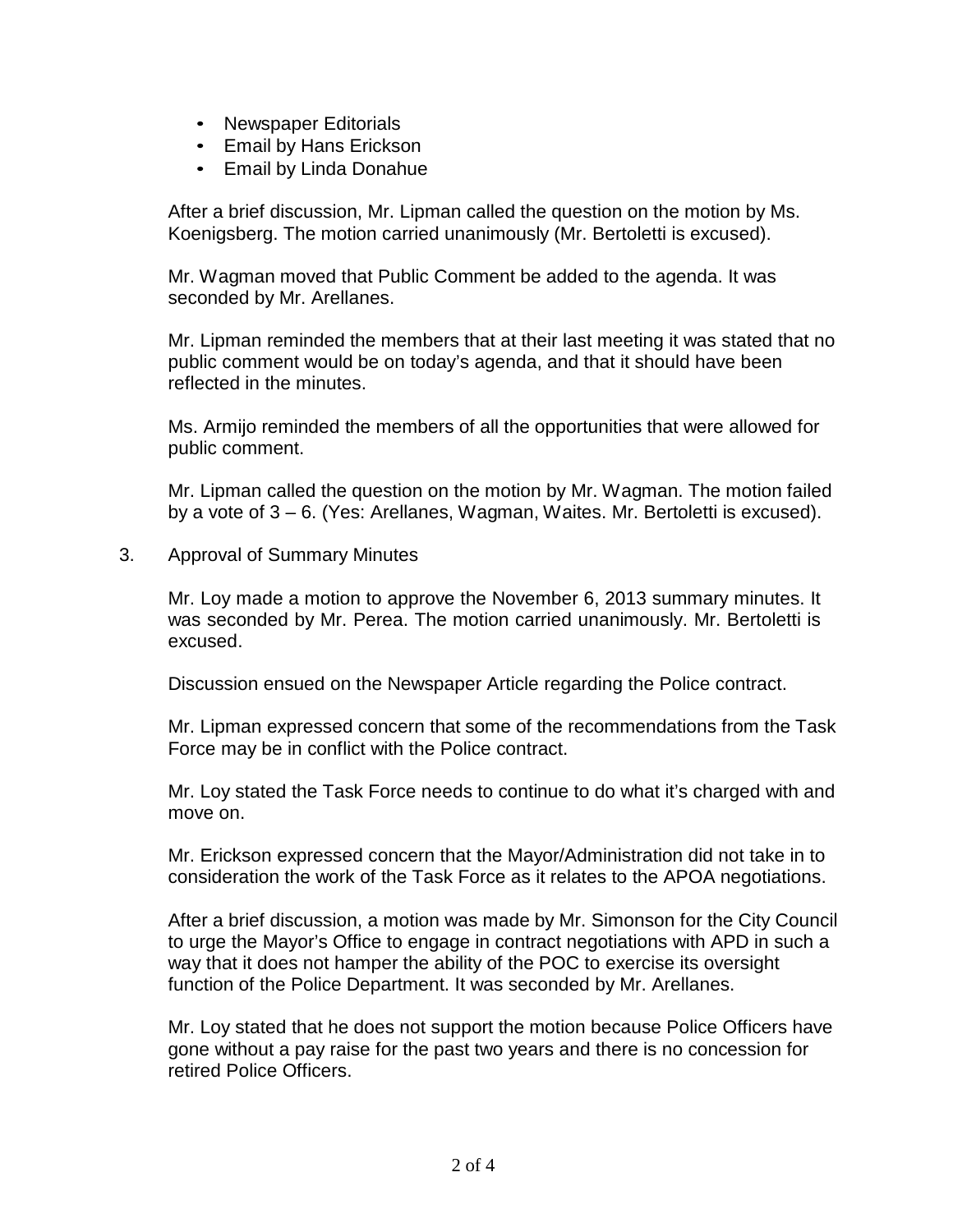Mr. Wagman expressed concern with certain terms in the contract that violates the ordinance.

Ms. Koenigsberg made a friendly amendment that in order to facilitate the work of the Task Force to make recommendations and to recognize the Police Officers attempts to negotiate pay raises, the City Council should recommend to the Mayor to deal with the budgetary issues and stay the negotiations on the rest of the contract, until the Task Force submits their recommendations to the City Council. The friendly amendment was accepted by Mr. Simonson.

After a brief discussion, Mr. Lipman called on Mr. Simonson's motion. The motion carried by a vote of 9-1 (Against: Mr. Loy. Mr. Bertoletti is excused)

Ms. Koenigsberg volunteered to draft the letter to the City Council and have a discussion on it at the next Task Force meeting.

4. Address from POC Commissioner Major William Barker

Major Barker gave a brief presentation on his role and experience as a POC Member.

Mr. Perea asked what the primary role of a POC member should be. Major Barker responded that oversight, transparency, and protecting the public were of primary importance.

Mr. Lipman asked if the POC should review every case. Major Barker responded that the IRO does a good job in reviewing the cases and he concurs with this process.

Mr. Wagman asked if cases can be resolved through mediation. Major Barker responded the cost would be high.

Ms. Armijo asked if the training is adequate. Major Barker responded yes.

5. Recommendation Facilitation – Timothy Karpoff

Mr. Karpoff ran a facilitated discussion on the key questions that the Task Force's recommendations must address. See attachment A on the work which was produced.

6. Announcement of Upcoming Meetings

Mr. Lipman announced the following POC Task Force Meetings:

- December 18, 2013, 5:30 p.m., Council Committee Room
- January 8, 2014, 5:30 p.m., CIP Conference Room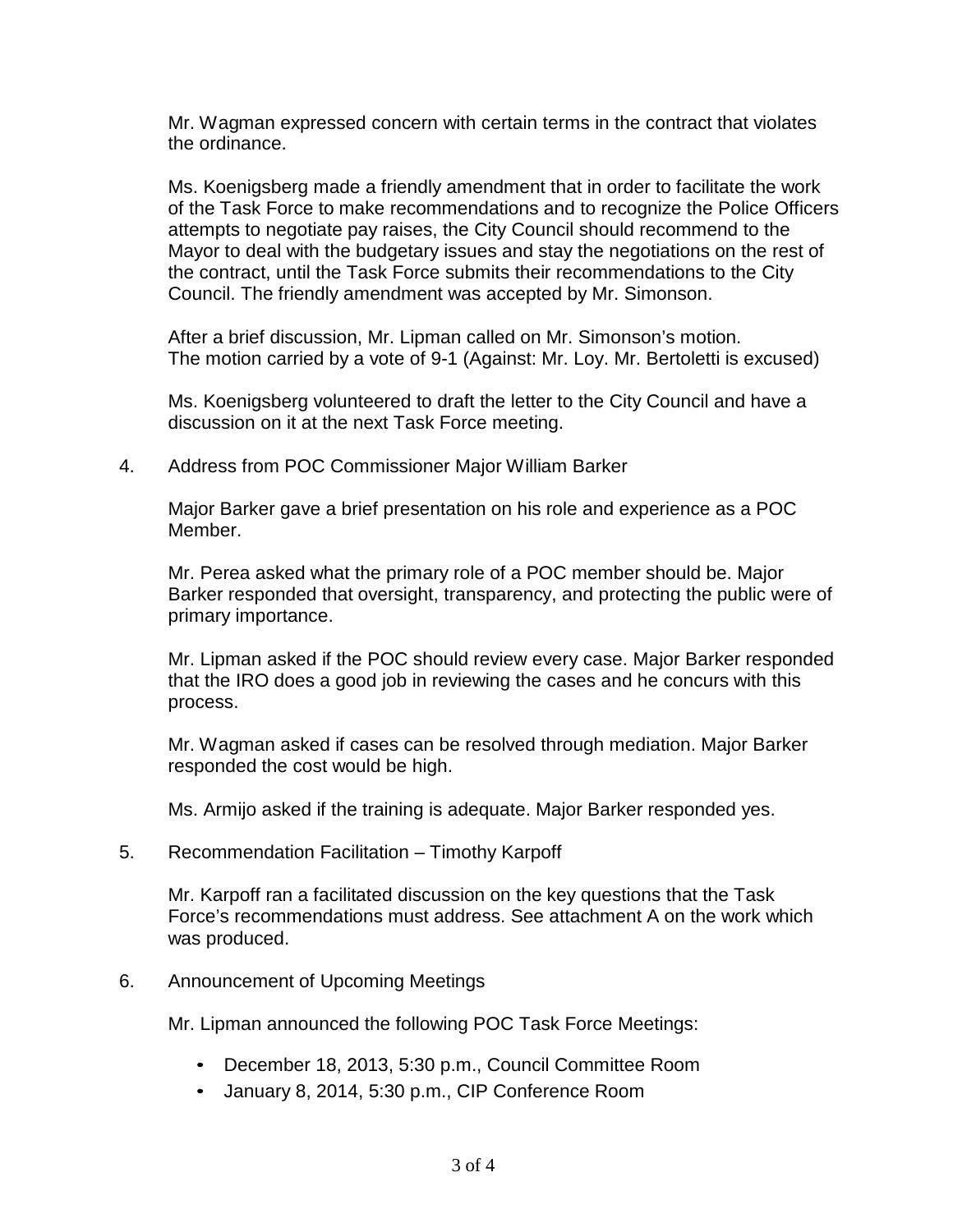- January 15, 2014, 5:30 p.m.,  $8^{th}$  Floor
- January 29, 2014, 5:30 p.m., location to be determined.

Ms. Koenigsberg made a motion to schedule three hour meetings. It was seconded by Mr. Wagman. The motion carried unanimously. Mr. Bertoletti is excused.

Mr. Wagman suggested scheduling two meetings at the end of January to review the Task Force final recommendations to the City Council.

7. Other Business

Mr. Lipman asked the members if he should respond to Linda Donahue's email. After a brief discussion the Task Force agreed not to respond.

Mr. Lipman asked the members to not send out individual emails on behalf of the Task Force.

The Task Force began discussing the approval process for their recommendations.

Mr. Wagman excused himself from the meeting for the following discussion since it was not posted on the agenda.

Mr. Loy made a motion that a super majority is two thirds of the members present on the final recommendations to the City Council from the PO Task Force. It was seconded by Mr. Simonson. The vote resulted in a tie (Yes: Koenigsberg, Loy, Perea, and Simonson. Against: Arellanes, Armijo, Hans, and Waites. Mr. Bertoletti is excused. Mr. Wagman stepped out of the room during the vote and returned immediately after the vote was taken.).

Mr. Lipman voted yes to break the tie. The motion carried.

There being no further business, the meeting adjourned at 9:04 p.m.

x:\city council\share\cl-staff\poc task force documents\12-11-13 poc summary minutes.docx